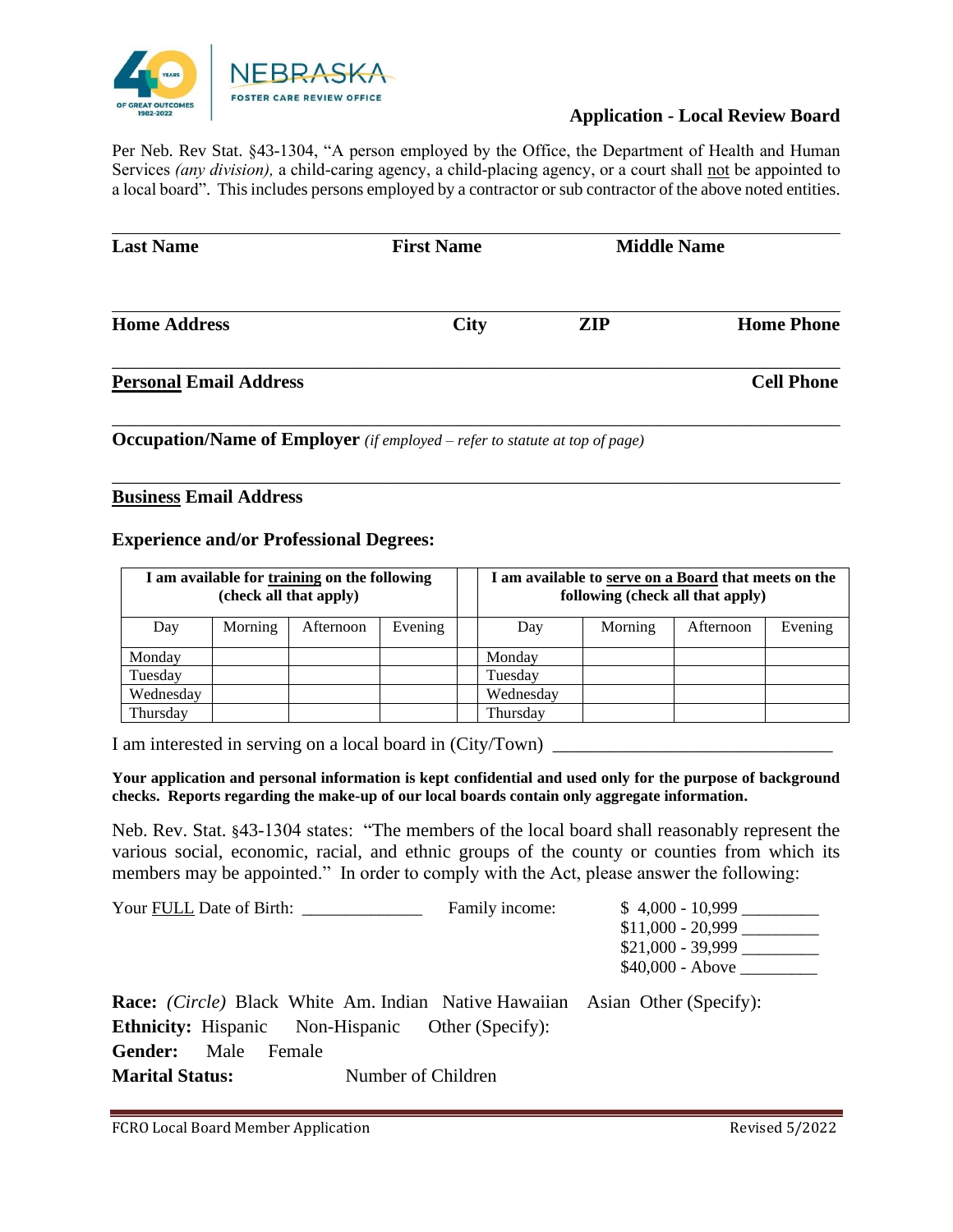Have you ever been convicted of a crime, except minor traffic violations? Yes\_\_\_\_ No\_\_\_\_ If yes, please explain:

Any juvenile court involvement as an adult? Yes\_\_\_\_ No\_\_\_\_ If yes, please provide details.

Have you ever been on the Adult Abuse or Child Abuse Central Registry? Yes\_\_\_\_ No\_\_\_\_ If yes, please explain:

# **Current Foster Parent? Yes\_\_\_\_ No\_\_\_\_ If yes, with what agency? \_\_\_\_\_\_\_\_\_\_\_\_\_\_\_\_\_\_\_\_**

If no, were you ever a foster parent? Yes\_\_\_ No\_\_\_ Adoptive parent? Yes\_\_\_ No\_\_\_

**Please indicate any potential conflicts of interest** that you might have in reviewing cases *(Review Conflict of Interest Statement).*

Were you trained to be a CASA volunteer? Yes\_\_\_ No\_\_\_\_

**Please list current and past volunteer activities** *(Use an additional sheet if needed).*

Please list the name, address, phone number and **email address** *(preferred)* of two references.

 $1.$   $\Box$ 

 $2.$   $\frac{1}{2}$   $\frac{1}{2}$   $\frac{1}{2}$   $\frac{1}{2}$   $\frac{1}{2}$   $\frac{1}{2}$   $\frac{1}{2}$   $\frac{1}{2}$   $\frac{1}{2}$   $\frac{1}{2}$   $\frac{1}{2}$   $\frac{1}{2}$   $\frac{1}{2}$   $\frac{1}{2}$   $\frac{1}{2}$   $\frac{1}{2}$   $\frac{1}{2}$   $\frac{1}{2}$   $\frac{1}{2}$   $\frac{1}{2}$   $\frac{1}{2}$   $\frac{1}{$ 

Please write a short paragraph to explain why you would like to serve on a local review board. *(Use an additional sheet if needed).*